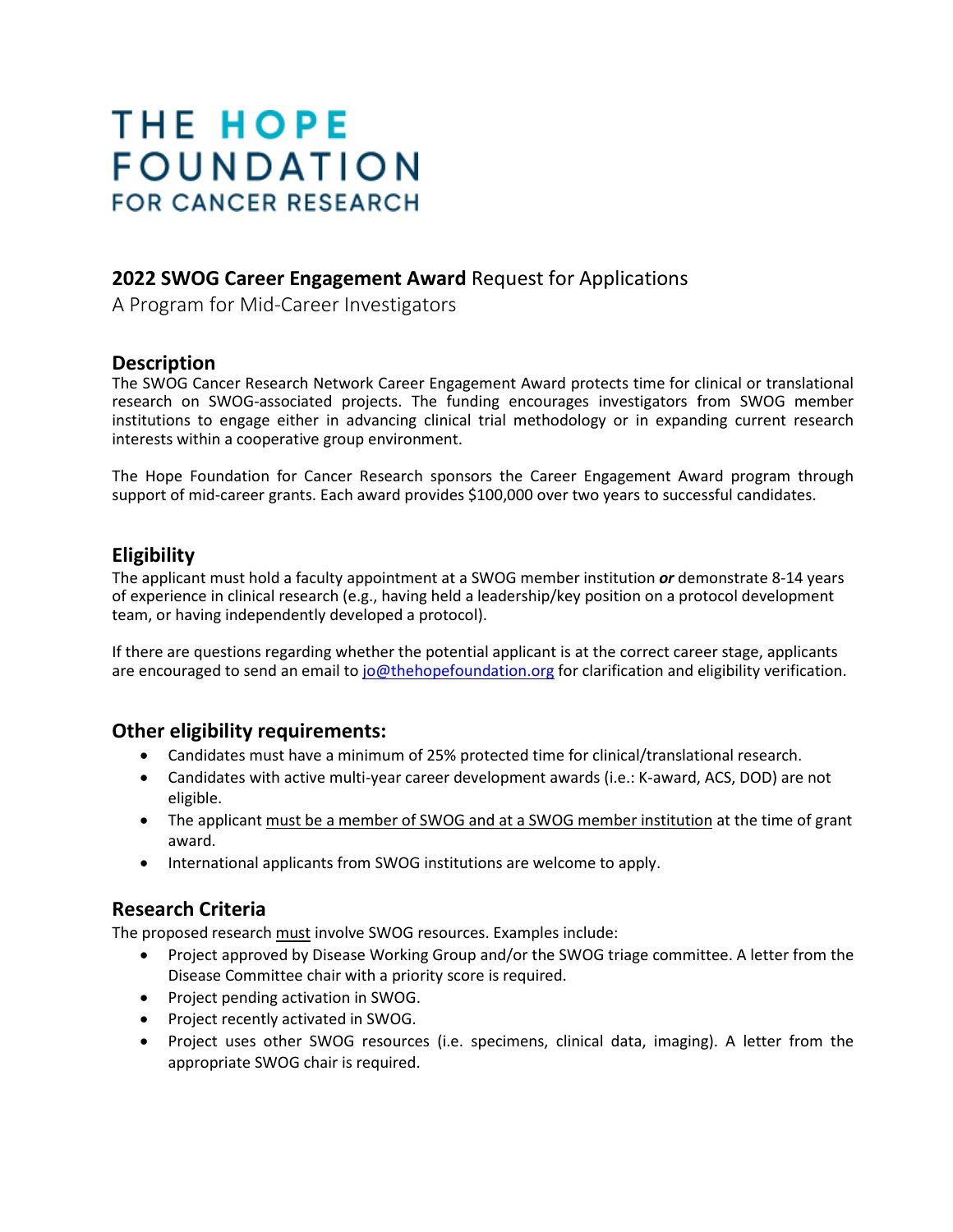# **Institutional Criteria**

SWOG Member Institutions may nominate multiple candidates, as appropriate.

Letters of support from the institutional SWOG PI must clearly demonstrate institutional commitment to the candidate's research project and/or overall academic career. For applicants that hold Clinical Instructor or Lecturer appointments, this letter of support must include ongoing commitment by the institution for the period of the grant award.

# **Application Procedure**

See instructions at [the program page.](https://www.thehopefoundation.org/funding-opportunities/career-engagement-award/)

The deadline is **5pm ET on March 1.** *When deadline falls on a weekend or federal holiday, application deadline is automatically extended to the next business day*.

# **Full application packets should include:**

- Completed Application Form [\(online\)](https://www.thehopefoundation.org/funding-opportunities/career-engagement-award/)
- Current CV and Other Support of the applicant
- Applicant's Personal statement (2 pgs)
	- Summary of career to date with emphasis on commitment to cancer research
	- What role does or will SWOG play in your career
	- How this award will help you achieve your goals
	- Other time commitments as required by your department
- Research proposal:
	- Abstract (250 words)
	- Hypothesis and specific aims (1 pg)
	- Background (2 pgs)
	- Preliminary Data (up to 2 pgs): Preliminary data not required.
	- Research Plan (5 pgs): This includes tables and figures. References should follow the research plan but are not included in the page limitation.
	- Statistical Plan: the following elements should be included, as applicable:
		- -A statement of the primary objective on which the study design is based -Definition of primary and secondary endpoints
		- -Sample size
		- -For hypothesis testing- a statement of the null and alternate hypothesis and associated power/level of testing and test
		- -For estimation- a statement of the precision of the estimation
		- -Analysis plan
		- -Estimation of accrual rate/duration of study

Appendices are limited to publications that are not available in the public domain and/or clinical protocols.

- Project Timeline (1/2 pg). Include time estimates for completion of each aim of the project and manuscript writing.
- Budget (1 pg). The applicant must devote a minimum of 25% of their effort to research and to this project. The budget will only include salary line item and associated fringe.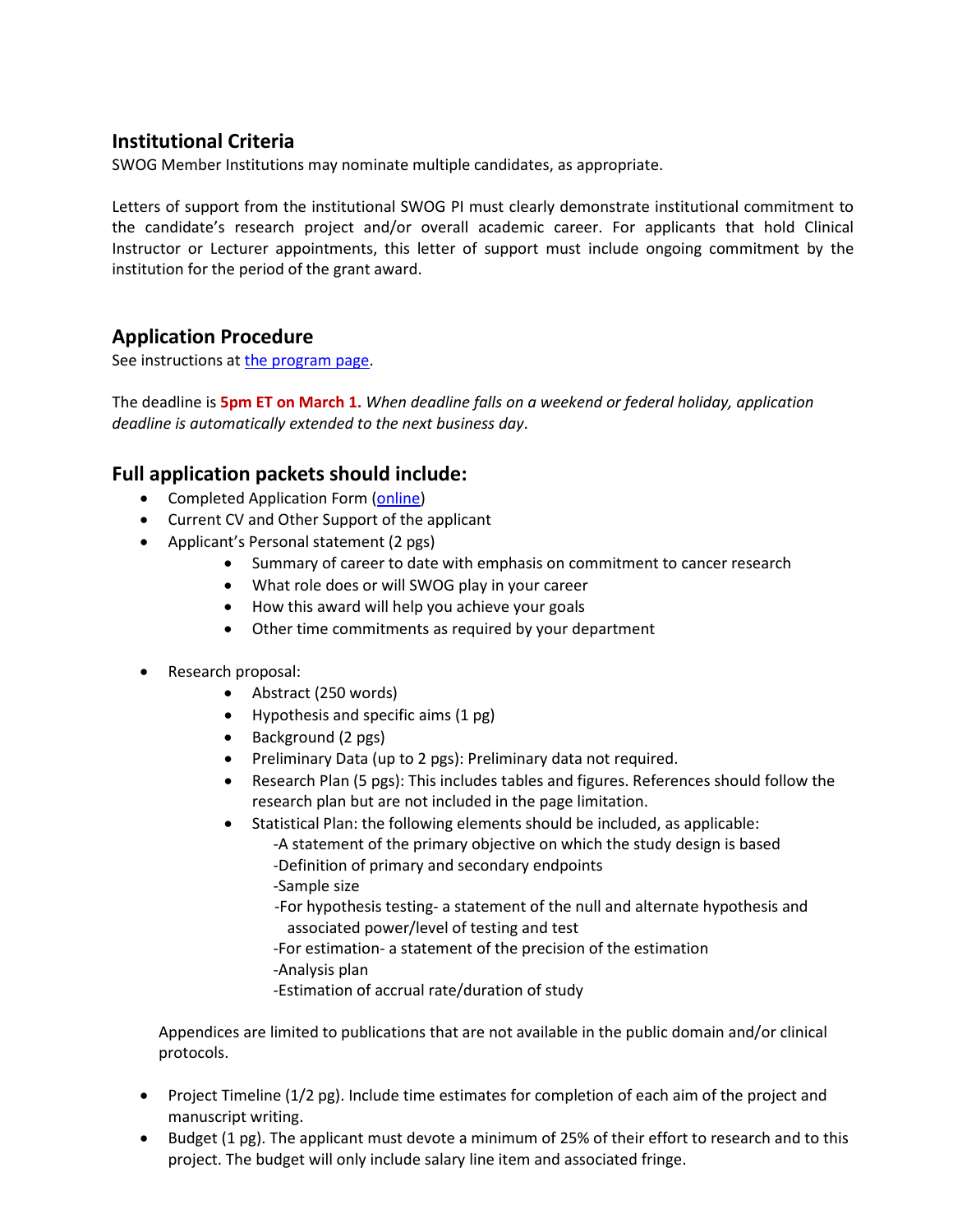• Letter of support from SWOG Institutional PI and SWOG Disease Working Group or Committee, as applicable.

#### *Indirect costs are not covered in this grant.*

*Payment will be presented annually to the hosting institution in accordance with The Hope Foundation policy.*

## **Evaluation Process**

A committee of SWOG and Hope leadership will review applications in consideration of the following scoring criteria: Investigator qualifications, Strength of environment – including relevance of research to SWOG's mission, scientific merit, significance, and innovation. Brief feedback will be provided to each applicant.

## **Details of Award**

**Notifications** Application Deadline: March 1 Applicants will be notified by May 1

## Award Payments

The award provides \$100,000 over two years, to be paid at \$50,000 per year. Payment will be presented annually to the designated financial officer of sponsoring institution. Second year payments are contingent upon submission/approval of progress and financial reports.

A grantee may request in writing to pay the balance forward to year two. The release of funds for the second year is dependent upon receiving the progress report and its approval by SWOG/Hope.

No Indirect Cost is paid on this award.

#### Personnel

The award is for salary support of the candidate only. The intention is to provide protected time to develop/further independent clinical research. However, if the applicant is awarded another grant during this time that contributes to salary, the applicant can request the use of the remaining funds for other aspects of their clinical research if a budget justification is provided to The Hope Foundation.

## Progress Reports

Annual progress reports are required. The first report is due 30 days prior to the start of year 2. At the conclusion of the Award, the recipient must complete a final report summarizing the research conducted. Deadlines and templates are provided with the formal Letter of Award. Long-term follow-up reporting is required, up to 5 years.

## Changes in the Research Plan or Institution

Any major changes in proposed project or transfer of hosting institution must be acknowledged in writing to The Hope Foundation for review. For additional policies and indemnification statements, see Letter of Award.